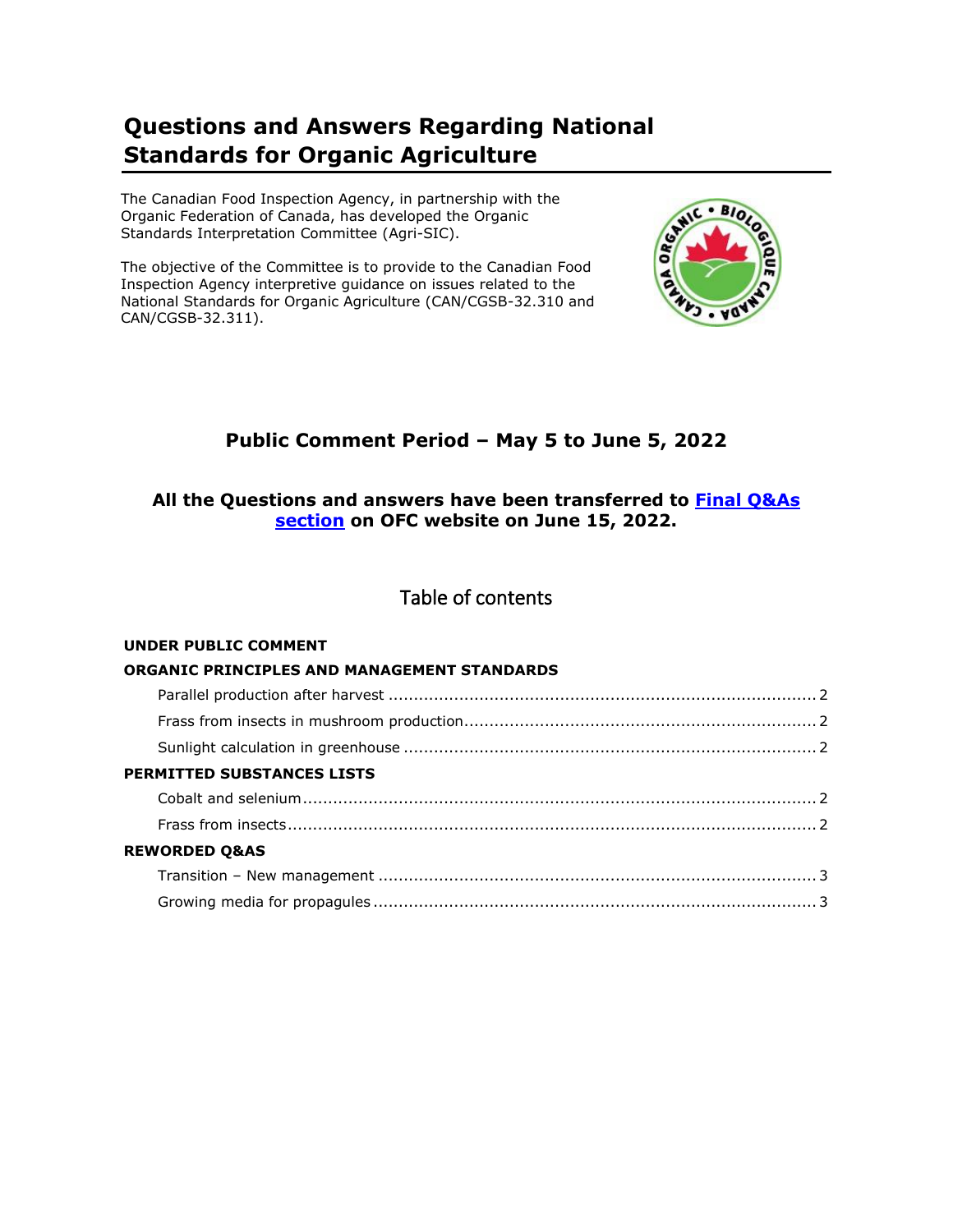# Organic principles and management standards

# Parallel production after harvest

**Do organic and conventional crops need to be visually distinguishable while in the field, or only once harvested such as organic corn grown for grain and conventional corn grown for silage? (552)**

Organic and conventional crops only need to be visually distinguishable after harvest to not be considered parallel production.

## Frass from insects in mushroom production

#### **COMMENTED – NOT REVISED**

#### **In organic mushroom production, is insect frass considered an 'other agricultural substance' as per CAN/CGSB-32.310: 7.3.2.3, and would insect feed need to be organic? Or would the final product need to be composted? (548.2)**

Without a listing in the PSL, insect frass shall be considered as Animal manure. From an organic source or not, insect frass, shall be composted for use in mushroom production as per 7.3.2.2

## Sunlight calculation in greenhouse

#### **COMMENTED – REVISED WORDING**

#### **How much sunlight is needed to fulfill the requirement of primary source of light as indicated by 7.5.4? (551)**

The photosynthetically active radiation (PAR) coming from sunlight must exceed 50% of the light delivered to the photosynthetic area over the total crop production period. This will need to be demonstrated by the operator If supplemental light is used (beyond on-farm seedling production)."

# Permitted substances lists

#### **COMMENTED – NOT REVISED**

**Are the micronutrients permitted under the Canadian Organic Standards limited to the micronutrients listed under PSL Table 4.2? Are unlisted micronutrients such as cobalt and selenium permitted, and if yes, are there any restrictions to the type of cobalt and selenium that can be used? (553)**

The permitted Micronutrients listing is definitive. Other unlisted substances are permitted if they comply with other entries such as Mined Minerals, unprocessed. Use of these substances shall not exceed plant requirements or contaminate crops or water bodies (3.46 & 5.4.4, 32.310).

### **Note - A request for modification is to be submitted during the review of the Canadian Organic Standards to add selenium and cobalt to the list of Micronutrients in Table 4.2.**

# Frass from insects

#### **COMMENTED – NOT REVISED**

#### **Should frass from insects (i.e., black soldier fly larvae) be reviewed as per CAN/CGSB-32.311 Table 4.2 Worm castings for use as input in crop production? (548.1)**

No. Without a listing in the PSL Table 4.2, insect frass shall be considered as Animal manure, shall be from organic insects if commercially available (32.310 - 5.5.1) and comply with either 5.5.2 or 5.5.3. Insect frass would also be a permitted Compost feedstock (Table 4.2).

# Cobalt and selenium